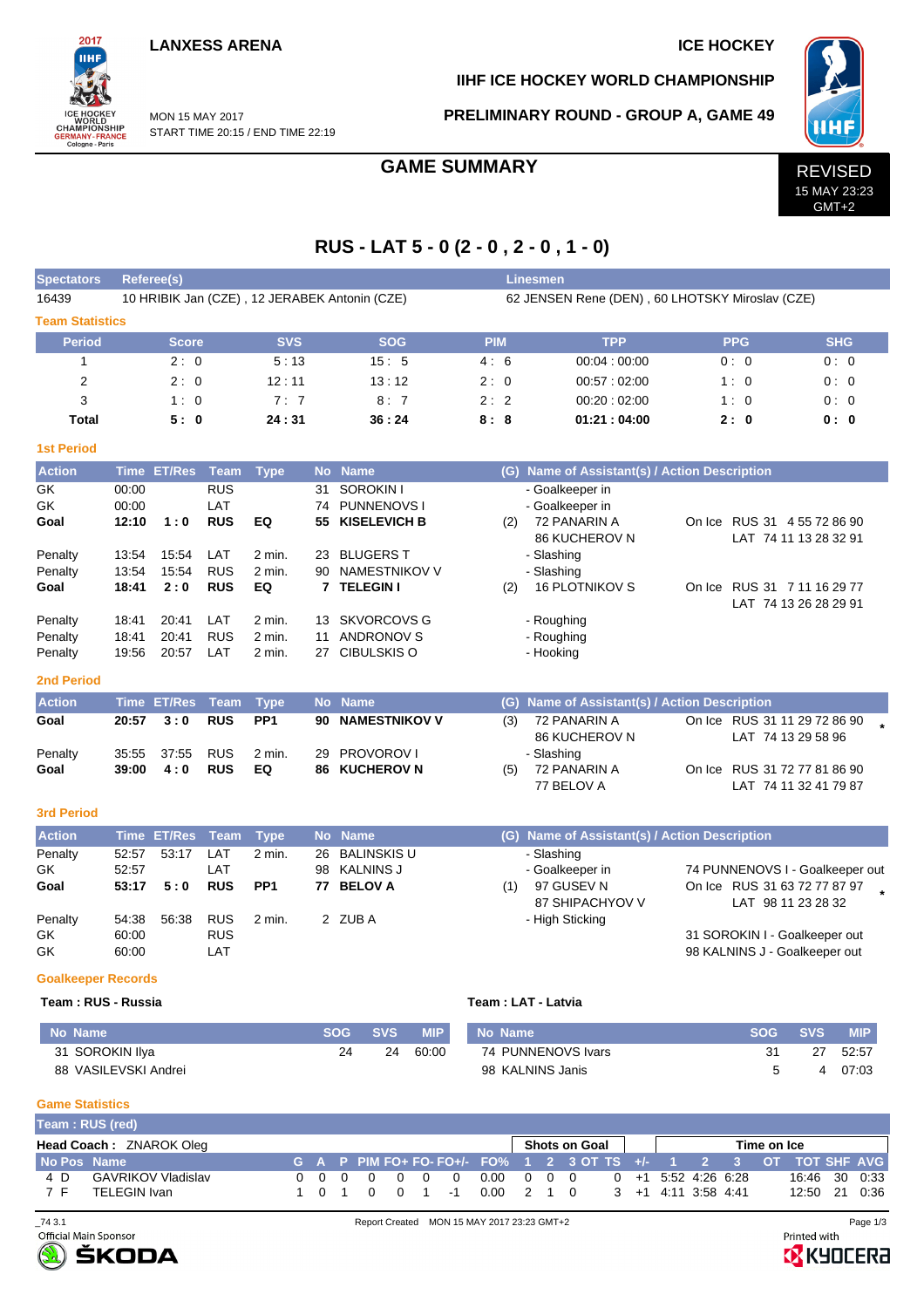### **LANXESS ARENA ICE HOCKEY**



## **IIHF ICE HOCKEY WORLD CHAMPIONSHIP**

**PRELIMINARY ROUND - GROUP A, GAME 49**



MON 15 MAY 2017 START TIME 20:15 / END TIME 22:19

|              | Head Coach: ZNAROK Oleg    |          |             |                |                |          |          |               |             |    |                | <b>Shots on Goal</b> |                |          |      |                |                   | Time on Ice |                |    |            |
|--------------|----------------------------|----------|-------------|----------------|----------------|----------|----------|---------------|-------------|----|----------------|----------------------|----------------|----------|------|----------------|-------------------|-------------|----------------|----|------------|
| No Pos Name  |                            | G        | A           | P              | <b>PIM</b>     |          |          | $FO+FO-FO+/-$ | FO%         |    | $\overline{2}$ |                      | 3 OT TS        | $+/-$    |      | $\overline{2}$ | 3                 | <b>OT</b>   | <b>TOT SHF</b> |    | <b>AVG</b> |
| 11 F         | ANDRONOV Sergei +A         | 0        | 0           | 0              | 2              | 3        | 8        | -5            | 27.27       | 1  |                | 1                    | 3              | $+1$     | 4:10 | 5:22           | 4:46              |             | 14:18          | 21 | 0:40       |
| 16 F         | PLOTNIKOV Sergei           | 0        |             | 1              | 0              | 0        | 0        | 0             | 0.00        | 3  |                | 0                    | 4              | $+1$     |      |                | 5:15 5:21 4:30    |             | 15:06          | 20 | 0:45       |
| 55 D         | KISELEVICH Bogdan          |          | $\mathbf 0$ |                | 0              | 0        | 0        | $\Omega$      | 0.00        | 1  | 0              | $\Omega$             | 1              | $+1$     |      |                | 5:24 6:38 5:32    |             | 17:34          | 27 | 0:39       |
| 9 D          | <b>ANTIPIN Viktor</b>      | 0        | 0           | 0              | 0              | 0        | 0        | 0             | 0.00        | 0  | 0              | 0                    | 0              |          |      |                | 5:28 6:06 6:28    |             | 18:02          | 24 | 0:45       |
| 63 F         | DADONOV Yevgeni            | 0        | 0           | $\mathbf 0$    | $\mathbf 0$    | 0        | 0        | $\Omega$      | 0.00        | 0  |                | $\Omega$             | 1              |          |      |                | 4:47 4:40 4:49    |             | 14:16          | 16 | 0:53       |
| 77 D         | BELOV Anton +C (BP)        |          |             | $\overline{2}$ | $\Omega$       | $\Omega$ | 0        | 0             | 0.00        | 1  | 0              |                      | 2              | $+2$     |      |                | 4:38 4:51 5:17    |             | 14:46          | 27 | 0:32       |
| 87 F         | SHIPACHYOV Vadim +A        | 0        |             |                | 0              | 5        | 8        | $-3$          | 38.46       | 0  |                | $\Omega$             | 1              | 0        |      | 5:34 4:57 4:51 |                   |             | 15:22          | 17 | 0:54       |
| 97 F         | <b>GUSEV Nikita</b>        | $\Omega$ |             | 1              | $\Omega$       | $\Omega$ | $\Omega$ | 0             | 0.00        | 0  |                | $\Omega$             | 1              | 0        |      |                | 3:13 4:41 4:45    |             | 12:39          | 14 | 0:54       |
| 29 D         | PROVOROV Ivan              | 0        | 0           | 0              | 2              | 0        | 0        | 0             | 0.00        | 0  | 0              |                      |                | $+1$     |      |                | 6:07 6:03 6:20    |             | 18:30          | 29 | 0:38       |
| 70 F         | <b>TKACHYOV Vladimir</b>   | 0        | 0           | 0              | 0              | 0        |          | -1            | 0.00        | 0  | 0              | 0                    | 0              | 0        |      |                | 1:22 2:35 0:28    |             | 4:25           | 6  | 0:44       |
| 72 F         | <b>PANARIN Artemi</b>      | $\Omega$ | 3           | 3              | $\mathbf 0$    | 0        | 0        | 0             | 0.00        | 0  | 3              |                      | 4              | $+2$     |      |                | 5:13 4:47 5:33    |             | 15:33          | 19 | 0:49       |
| 86 F         | <b>KUCHEROV Nikita</b>     |          | 2           | 3              | $\mathbf 0$    | 0        | 0        | 0             | 0.00        | 0  |                |                      |                | $+2$     |      |                | 5:56 4:35 4:46    |             | 15:17          | 19 | 0:48       |
| 90 F         | NAMESTNIKOV Vladislav      |          | $\Omega$    |                | $\overline{2}$ | 3        | 4        | $-1$          | 42.86       | 1  | 2              |                      | 4              |          |      |                | +2 5:54 4:41 5:00 |             | 15:35          | 20 | 0:46       |
| 2 D          | <b>ZUB Artvom</b>          | 0        | 0           | 0              | 2              | 0        | 0        | 0             | 0.00        | 0  | 0              | 0                    | 0              | 0        |      |                | 6.18 5.35 4.38    |             | 16:31          | 28 | 0:35       |
| 21 F         | <b>BARABANOV Alexander</b> | 0        | 0           | 0              | 0              | 1        | 0        |               | 1 100.00    | 1  | 0              | 0                    | 1              | 0        |      | 3:25 4:00 4:57 |                   |             | 12:22          | 15 | 0:49       |
| 43 F         | NICHUSHKIN Valeri          | 0        | 0           | 0              | 0              | 0        | 0        | 0             | 0.00        | 1  |                | 1                    | 3              | $\Omega$ |      |                | 3:12 3:27 4:32    |             | 11:11          | 17 | 0:39       |
| 81 D         | <b>ORLOV Dmitri</b>        | 0        | 0           | 0              | 0              | 0        | 0        | 0             | 0.00        | 3  | 0              | $\Omega$             | 3              | $+1$     |      |                | 6:01 5:30 4:58    |             | 16:29          | 24 | 0:41       |
| 92 F         | KUZNETSOV Yevgeni          | 0        | 0           | 0              | 0              | 4        | 6        | $-2$          | 40.00       | 1  | 0              |                      | $\overline{2}$ | 0        | 4:29 |                | 4:53 4:26         |             | 13:48          | 19 | 0:43       |
| 31 GK        | <b>SOROKIN IIva</b>        | 0        | 0           | $\mathbf 0$    | 0              |          |          |               |             | 0  | 0              | 0                    | 0              |          |      |                |                   |             |                |    |            |
| 88 GK        | <b>VASILEVSKI Andrei</b>   | $\Omega$ | 0           | 0              | 0              |          |          |               |             | 0  | $\Omega$       | $\Omega$             | $\Omega$       |          |      |                |                   |             |                |    |            |
| <b>Total</b> |                            | 5        | 9           | 14             | 8              | 16       | 28       |               | $-12$ 36.36 | 15 | 13             | 8                    | 36             |          |      |                |                   |             |                |    |            |
|              | Toam · I AT (white)        |          |             |                |                |          |          |               |             |    |                |                      |                |          |      |                |                   |             |                |    |            |

|              | $\text{F}$ am. LAT (Willie) |    |   |    |             |          |                |                   |          |   |                |               |                |       |                |                    |   |             |            |            |            |
|--------------|-----------------------------|----|---|----|-------------|----------|----------------|-------------------|----------|---|----------------|---------------|----------------|-------|----------------|--------------------|---|-------------|------------|------------|------------|
|              | Head Coach: HARTLEY Robert  |    |   |    |             |          |                |                   |          |   |                | Shots on Goal |                |       |                |                    |   | Time on Ice |            |            |            |
| No Pos       | <b>Name</b>                 | G. | A | P. |             |          |                | PIM FO+ FO- FO+/- | FO%      |   | $\overline{2}$ | 3 OT TS       |                | $+/-$ |                | $\overline{2}$     | 3 | <b>OT</b>   | <b>TOT</b> | <b>SHF</b> | <b>AVG</b> |
| 11 D         | SOTNIEKS Kristaps +A        | 0  | 0 | 0  | 0           | 0        | 0              | 0                 | 0.00     | 0 | 0              | 0             | 0              | $-2$  | 6:51           | 6:05 3:30          |   |             | 16:26      | 29         | 0:34       |
| 16 F         | DAUGAVINS Kaspars +C        | 0  | 0 | 0  | 0           | 2        | 0              | $\overline{2}$    | 100.00   | 0 | $\overline{2}$ | 0             | 2              | 0     |                | 6:25 6:55 5:05     |   |             | 18:25      | 24         | 0:46       |
| 23 F         | <b>BLUGERS Teodors</b>      | 0  | 0 | 0  | 2           | 6        | 3              | 3                 | 66.67    | 0 | 0              | 0             | 0              | 0     |                | 5:18 6:19 5:19     |   |             | 16:56      | 23         | 0:44       |
| 32 D         | KULDA Arturs +A (BP)        | 0  | 0 | 0  | $\Omega$    | 0        | 0              | 0                 | 0.00     | 0 | 0              | 0             | 0              | $-2$  |                | 7:02 5:59 3:38     |   |             | 16:39      | 29         | 0:34       |
| 71 F         | <b>BUKARTS Roberts</b>      | 0  | 0 | 0  | 0           | $\Omega$ | $\Omega$       | 0                 | 0.00     | 1 | 0              | 1             | 2              | 0     |                | 5:48 7:39 4:11     |   |             | 17:38      | 25         | 0:42       |
| 14 F         | <b>BUKARTS Rihards</b>      | 0  | 0 | 0  | 0           | 0        | 0              | 0                 | 0.00     | 0 | 0              | 0             | 0              | 0     |                | 3:52 3:49 7:23     |   |             | 15:04      | 22         | 0:41       |
| 27 D         | <b>CIBULSKIS Oskars</b>     | 0  | 0 | 0  | 2           | 0        | 0              | 0                 | 0.00     | 0 | 1              | $\Omega$      | 1              | 0     |                | 8:00 7:22 4:15     |   |             | 19:37      | 25         | 0:47       |
| 58 D         | <b>GALVINS Guntis</b>       | 0  | 0 | 0  | $\Omega$    | 0        | $\Omega$       | 0                 | 0.00     | 1 | 1              | 0             | 2              | 0     |                | 7:26 6:20 4:20     |   |             | 18:06      | 22         | 0:49       |
| 70 F         | <b>INDRASIS Miks</b>        | 0  | 0 | 0  | $\Omega$    | 0        | 0              | 0                 | 0.00     | 0 | 3              | 3             | 6              | 0     |                | 5:52 4:44 7:16     |   |             | 17:52      | 26         | 0:41       |
| 96 F         | <b>BICEVSKIS Maris</b>      | 0  | 0 | 0  | $\mathbf 0$ | 6        | $\overline{2}$ | 4                 | 75.00    | 0 | $\overline{2}$ | $\Omega$      | $\overline{2}$ | 0     |                | 3:35 3:49 5:49     |   |             | 13:13      | 21         | 0:37       |
| 13 F         | <b>SKVORCOVS Gunars</b>     | 0  | 0 | 0  | 2           | 0        | 0              | 0                 | 0.00     |   | 0              | 0             |                | $-2$  | 3:45 4:15 3:13 |                    |   |             | 11:13      | 18         | 0:37       |
| 26 D         | <b>BALINSKIS Uvis</b>       | 0  | 0 | 0  | 2           | 0        | 0              | 0                 | 0.00     | 1 | 0              | 1             | 2              | -1    |                | 4:45 3:33 5:59     |   |             | 14:17      | 21         | 0:40       |
| 28 F         | <b>GIRGENSONS Zemgus</b>    | 0  | 0 | 0  | 0           | 6        | 10             | $-4$              | 37.50    | 0 | 1              | 1             | 2              | $-2$  | 6:02 6:38 3:58 |                    |   |             | 16:38      | 23         | 0:43       |
| 29 D         | <b>FREIBERGS Ralfs</b>      | 0  | 0 | 0  | 0           | 0        | 0              | 0                 | 0.00     | 0 | 0              | 0             | 0              | -1    |                | 3:08 4:37 5:08     |   |             | 12:53      | 20         | 0:38       |
| 91 F         | <b>KENINS Ronalds</b>       | 0  | 0 | 0  | $\Omega$    | $\Omega$ | $\Omega$       | 0                 | 0.00     | 1 | 1              | 0             | 2              | $-2$  |                | 4:59 5:09 4:06     |   |             | 14:14      | 21         | 0:40       |
| 4 D          | <b>BINDULIS Kristofers</b>  | 0  | 0 | 0  | 0           | 0        | 0              | 0                 | 0.00     | 0 | 0              | 0             | 0              | 0     |                | 2:43 3:49 5:49     |   |             | 12:21      | 17         | 0:43       |
| 41 F         | <b>RAZGALS Frenks</b>       | 0  | 0 | 0  | 0           | 0        | 0              | 0                 | 0.00     | 0 | 0              | 0             | 0              | -1    |                | 3:16 3:09 4:39     |   |             | 11:04      | 16         | 0:41       |
| 72 D         | <b>JAKS Janis</b>           | 0  | 0 | 0  | 0           | 0        | 0              | 0                 | 0.00     | 0 | 0              | $\Omega$      | 0              | 0     |                | $0:00$ $0:00$ 6:06 |   |             | 6:06       | 9          | 0:40       |
| 79 F         | <b>PAVLOVS Vitalijs</b>     | 0  | 0 | 0  | 0           | 8        | 1              | 7                 | 88.89    | 0 | 1              |               | 2              | -1    |                | 4:02 3:21 5:33     |   |             | 12:56      | 20         | 0:38       |
| 87 F         | <b>MEIJA Gints</b>          | 0  | 0 | 0  | 0           | 0        | $\Omega$       | 0                 | 0.00     | 0 | $\Omega$       | $\Omega$      | 0              | -1    |                | 3:18 4:36 4:34     |   |             | 12:28      | 18         | 0:41       |
| 74 GK        | <b>PUNNENOVS Ivars</b>      | 0  | 0 | 0  | 0           |          |                |                   |          | 0 | 0              | 0             | 0              |       |                |                    |   |             |            |            |            |
| 98 GK        | <b>KALNINS Janis</b>        | 0  | 0 | 0  | 0           |          |                |                   |          | 0 | 0              | $\Omega$      | 0              |       |                |                    |   |             |            |            |            |
| <b>Total</b> |                             | 0  | 0 | 0  | 8           | 28       | 16             |                   | 12 63.64 | 5 | 12             | 7             | 24             |       |                |                    |   |             |            |            |            |